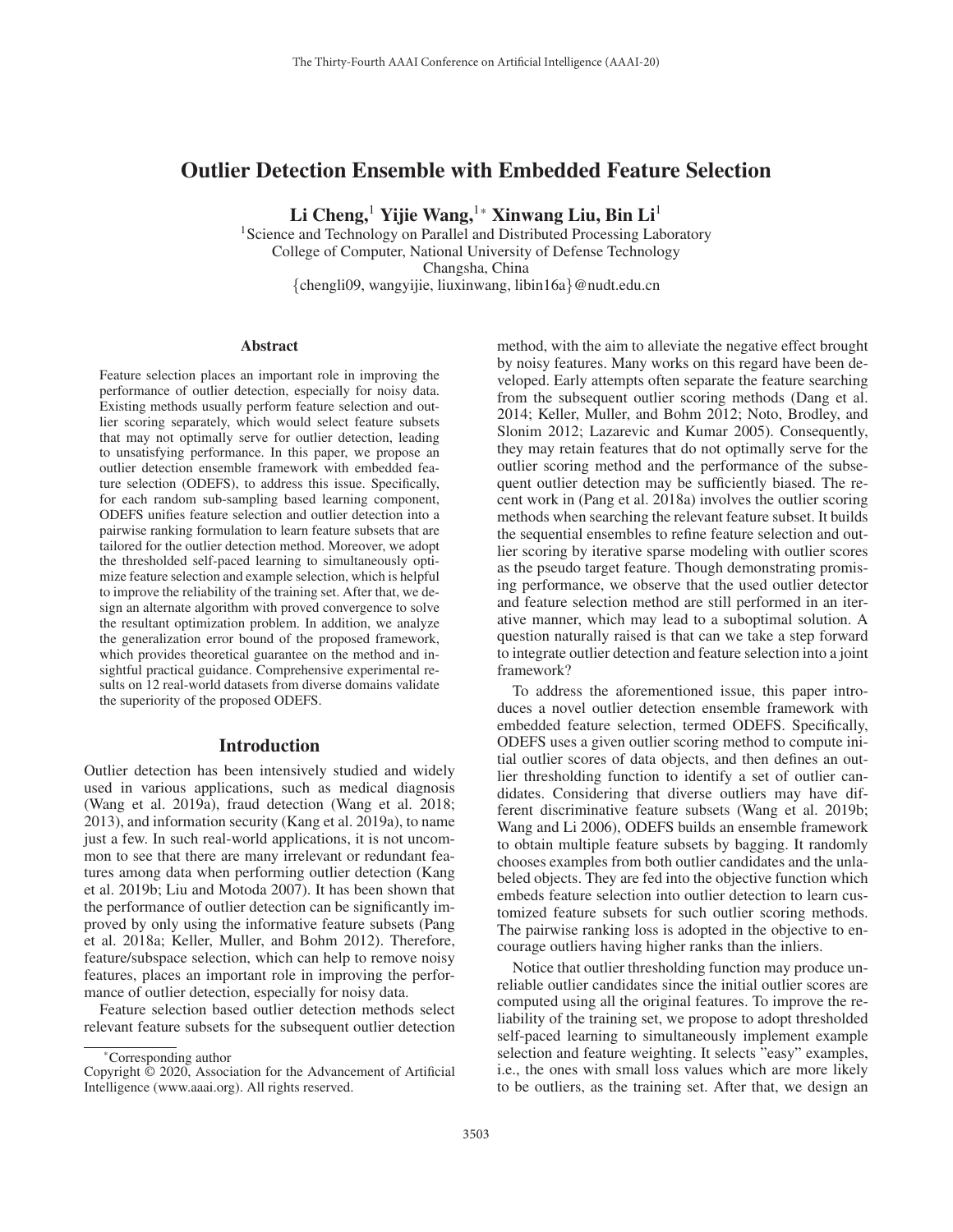alternate optimization algorithm with proved convergence to obtain reliable and informative feature subsets. Finally, ODEFS applies the same given outlier detector to the data with the selected feature subsets in a weighted aggregating manner to produce a reliable outlier scoring.

The pairwise ranking loss function involves a large number of interactive terms between the outlier examples and the unlabeled examples, leading to a high computation complexity. To reduce the number of interactive terms, we theoretically analyze the generalization error bound of the proposed framework, which provides valuable insights into relationships between some important parameters and the detection performance. Those insights lead to some useful practical guidance. For example, we find that the improvement on the error bound is quite limited by increasing the number of unlabeled examples when it is more than the number of outlier examples. Based on this finding, we can significantly reduce the time complexity by including a moderate number of examples without decreasing the detection performance.

The main contributions of this paper are three folds.

- We introduce the ODEFS framework for identifying outliers in noise data. Different from existing methods that separate feature selection from subsequent outlier detectors, ODEFS unifies the two tasks in a joint formulation.
- We derive a thresholded self-paced learning algorithm to eliminate the negative effect of the unreliable outlier candidates. To solve the resultant optimization problem, we design an alternate algorithm and prove its convergence.
- We theoretically analyze the generalization error bound of the proposed framework, which provides valuable insight into the theoretical performance of the method and helps to reduce the computation complexity.

The ODEFS framework is instantiated on one state-ofthe-art distance-based method LeSiNN (Pang, Kai, and Albrecht 2016). It is also worthy of mentioning that the proposed framework can be easily extended to other formulations. Extensive empirical results on 12 real-world data sets show that ODEFS (i) reduces a large proportion of features and improves the performance of the original bare method; (ii) performs substantially better and more stably than the state-of-the-art competitors; (iii) has much better resilience to noisy features than its competitors; (iv) has linear time complexity w.r.t. data size and feature size.

# Related Work

# Outlier Detection in Noisy Data

Subspace-based methods (Aggarwal and Philip 2005; Müller, Schiffer, and Seidl 2011; Keller, Muller, and Bohm 2012; Dang et al. 2014) are popular solutions for outlier detection in noisy data. They search for a set of feature subspaces and use them in an ensemble framework to avoid the negative effect of noise features, but the subspace searching is often costly as it requires extensive search in identifying the feature subspaces in high-dimensional data. Random subspaces generation is a widely used solution to address this efficiency issue (Lazarevic and Kumar 2005;

Nguyen, Ang, and Gopalkrishnan 2010), but it may include many noisy features into subspaces.

Alternatively, feature selection-based methods aim to identify optimal feature subset(s) that reveals the exceptional behaviors of outliers. Although feature selection has been well investigated in clustering and classification (Xu, Wang, and Lai 2016; Li et al. 2018; Nie, Zhu, and Li 2016), there exists limited work on outlier detection because it is challenging to define feature relevance to outlier detection given its unsupervised nature. RegFS in (Paulheim and Meusel 2015; Noto, Brodley, and Slonim 2012) defines the relevance of features by their correlation to the other features. The assumption is that independent features are not useful in capturing the violation in outliers. This assumption may be invalid since some features can be strongly relevant to outlier detection but not correlated to other features. CINFO in (Pang et al. 2018a) firstly generates outlier scores via a given outlier detector, and then feed the scores into sparse learning based supervised feature selection to choose relevant features. These two steps are iteratively performed to build a sequential ensemble outlier detection framework. Such an iterative manner may result in feature subset(s) that are suboptimal to the outlier detectors.

Most of the above methods generate multiple feature subsets and work in an ensemble framework. They combine the results calculated on these feature subsets to obtain a reliable detection result. In recent years, there are also some other outlier ensemble learning works that construct a set of independent base models (Sugiyama and Borgwardt 2013; Zhang et al. 2017; Rayana, Zhong, and Akoglu 2016). Since they work on the full feature space, their performance is still largely biased by noisy features. It is also worth noting that there are some successful works on joint feature selection and outlier detection for categorical data (Pang et al. 2017; 2016). Using popular unsupervised discretization methods like equal-width and equal-frequency to adopt these methods to numeric data perform poorly (Pang et al. 2018a). We therefore focus on comparing ODEFS with numeric databased methods in our experiments. There are also some works on representation learning for outlier detection (Pang et al. 2018b). Although feature selection can be viewed as an approximate of representation learning, the method is customized for a given outlier detection method only. Thus it is not added to the competitors.

#### Self-paced Learning

Self-paced learning (Kumar, Packer, and Koller 2010) is motivated by the procedure of human learning: from easy to hard. In machine learning problems, the value of loss function is used to measure "easiness". How easy examples should be used for training is controlled by a threshold  $\lambda$ . Formally, given training examples  $\{(\mathbf{x}_1, \mathbf{y}_1), (\mathbf{x}_2, \mathbf{y}_2), \ldots, (\mathbf{x}_n, \mathbf{y}_n)\}\$ and learning model f, the self-paced learning problem is: n

$$
\min_{\mathbf{v}, \mathbf{w}} \sum_{i=1}^{n} v_i f_{\mathbf{w}}(\mathbf{x}_i, \mathbf{y}_i) - \lambda v_i, \text{ s.t. } v_i \in \{0, 1\} \quad (1)
$$

where  $\mathbf{v} = [v_1, v_2, \dots, v_n]$  are binary parameters that denote the weights of examples, **w** is the learning parameters, and  $-\lambda v_i$  is called self-paced regularization term.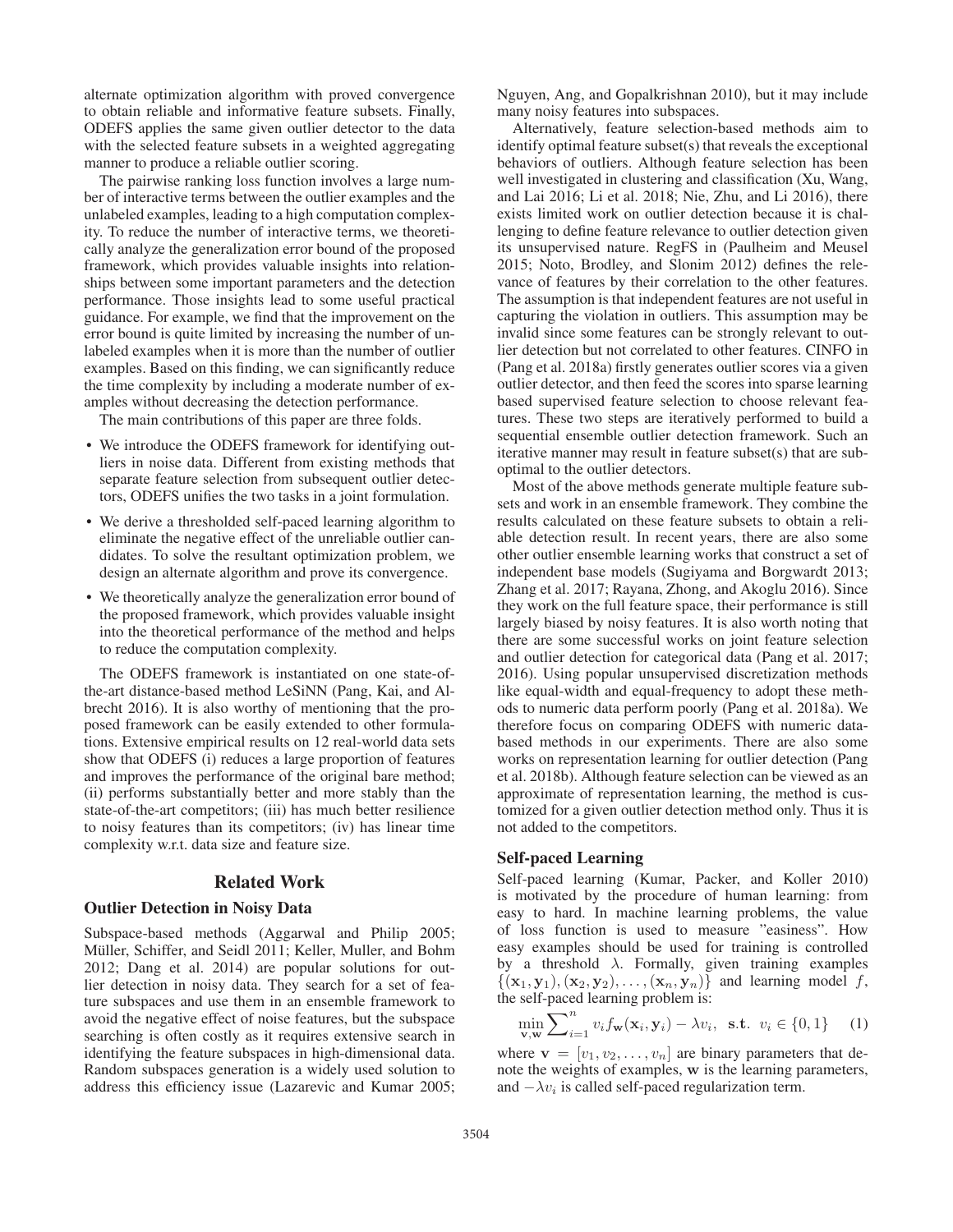

Figure 1: The framework of ODEFS. ODEFS builds a parallel ensemble framework which consists of  $l$  feature learning components. It defines an outlier thresholding function to identify a set of outlier candidates  $X^*$  (size  $n^*$ ) based on the outlier scores computed by s. For each feature learning component, ODEFS randomly chooses m unlabeled examples  $(\hat{\mathbf{X}} = {\hat{\mathbf{x}}_1, \hat{\mathbf{x}}_2, ..., \hat{\mathbf{x}}_m})$  from **X** and  $m^*$  outlier<br>examples  $(\hat{\mathbf{X}}^* = {\hat{\mathbf{x}}^*}, \hat{\mathbf{x}}^* = {\hat{\mathbf{x}}^*}, \hat{\mathbf{x}}^* = {\hat{\mathbf{x}}^*}$ examples  $(\hat{\mathbf{X}}^{\star} = {\hat{\mathbf{x}}_1^{\star}, \hat{\mathbf{x}}_2^{\star}, \dots, \hat{\mathbf{x}}_{m^{\star}}^{\star}}\}$  from  $\mathbf{X}^{\star}$ . These ex-<br>amples are fed into a pairwise ranking formulation that emamples are fed into a pairwise ranking formulation that embeds feature selection into outlier detection. In the training process, thresholded self-paced learning is proposed to simultaneously learn example weights **v** and feature weights **w**. With the l groups of scores computed on the obtained feature subsets, ODEFS finally performs a weighted aggregating based on the learning loss to obtain the final outlier scores.

When **v** is given, the minimization over **w** is a weighted loss minimization problem. And when **w** is fixed, the optimal  $v_i$  is determined by the closed form:

$$
v_i = \begin{cases} 1, & L_i < \lambda, \\ 0, & otherwise. \end{cases} \tag{2}
$$

where  $L_i$  is the loss of  $\mathbf{x}_i$  and  $\lambda$  increases at each iteration by step  $\delta$ . All examples will be added into the training set at the end of training when  $\lambda$  is large enough.

Kumar et al. (Kumar, Packer, and Koller 2010) demonstrate that self-paced learning algorithm outperforms the state-of-the-art methods for learning a latent structural SVM on several applications. To the best of our knowledge, selfpaced learning has not been used in unsupervised outlier detection yet. Maybe this is because it is hard to define the loss and set the hyper-parameters of self-paced learning for unsupervised outlier detection. We fill this gap by introducing a variant version of self-paced learning into outlier detection to select reliable outlier examples.

# The Proposed Algorithm

We consider outlier detection problems defined over a set of *n* data objects  $X = {\mathbf{x}_1, \mathbf{x}_2, \dots, \mathbf{x}_n}$ , where each data object is described as a d-dimensional real-valued vector  $\mathbf{x}_i = \{x_{i1}, x_{i2}, \dots, x_{id}\}.$  There is an unknown partition that divides X into a set of outliers  $X^+ = \{x_1^+, x_2^+, ..., x_{n^+}^+\}$ 

and a set of inliers  $\mathbf{X}^- = {\mathbf{x}_1^- , \mathbf{x}_2^- , \ldots , \mathbf{x}_{n^-}^- }$ , so that  $\mathbf{X} = \mathbf{X}^+ \sqcup \mathbf{X}^-$ ,  $n^+$  and  $n^-$  are the number of outliers  $X = X^+ \cup X^-$ .  $n^+$  and  $n^-$  are the number of outliers and inliers, respectively.  $\pi = n^+/n$  is the outlier percentage of the data set. Outlier detector  $s(\cdot) : \mathbf{x}_i \to \mathbb{R}$  assigns outlier scores to objects in **X** to yield an overall outlier ranking, with the goal of having the outliers to be higher ranked than the inliers. We will assume that the associated outlier detector has a particular form that the feature weights can be embedded into the scoring function:  $s(\mathbf{x}) \rightarrow s(\mathbf{x}, \mathbf{w})$ .

The framework of ODEFS is illustrated in Figure 1, **ODEFS** tries to encourage  $s(x^*, w)$  to be larger than  $s(x^- w)$ . Since the feature selection is guided by s the cho<sup>s</sup>(**x**−, **<sup>w</sup>**). Since the feature selection is guided by <sup>s</sup>, the chosen features only attain the information that is the most important to distinguish outliers from inliers. The feature subsets obtained by ODEFS are therefore tailored for the outlier detector. It is a chicken-and-egg problem because we do not know which part of the outlier candidates are true outliers at the beginning. Fortunately, we can tackle this problem by iteratively selecting reliable examples according to the learning loss value in thresholded self-paced learning. This learning strategy enables ODEFS to get more reliable discriminative feature subsets. We detail the key steps of ODEFS in the following.

#### Outlier Thresholding with Cantelli's Inequality

The outlier thresholding function is to identify a set of most likely outliers. We adopt the outlier thresholding function proposed in (Pang et al. 2018a; 2018b) which is based on Cantelli's inequality to obtain the outlier candidates:

$$
\mathbf{X}^* = \{ \mathbf{x} | s(\mathbf{x}) - \mu - a\sigma > 0, x \in \mathbf{X} \}
$$
 (3)

where  $\mu$  and  $\sigma^2$  are the average value and variance of all the initial outlier scores computed by s with all features, and  $a \geq 0$  is user-defined thresholding rate based on a desired false positive bound.

The reason we adopt Eq. (3) as initial outlier threshold is two folds: (i) it provides an upper bound which can be used to study the theoretical performances of the proposed model (see our theoretical foundation); (ii) it is simple but useful as shown in the experiments.

# Pairwise Ranking Loss for Outlier Detection with Embedded Feature Selection

Outlier scoring method s yields an overall outlier ranking, with the goal of having the outliers to be higher ranked than the inliers. It tries to maximize:

$$
J(s) = \frac{1}{n+n-1} \sum_{i=1}^{n+1} \sum_{j=1}^{n-1} \phi(s(\mathbf{x}_i^+) \ge s(\mathbf{x}_j^-)) \tag{4}
$$

where  $\phi$  is an indicator function that returns 1 if the condition satisfies and 0 otherwise.

Since ODEFS is an unsupervised framework, it is impossible to directly obtain labels for both outliers and inliers. Inspired by (Ren et al. 2018), we propose a relaxed pairwise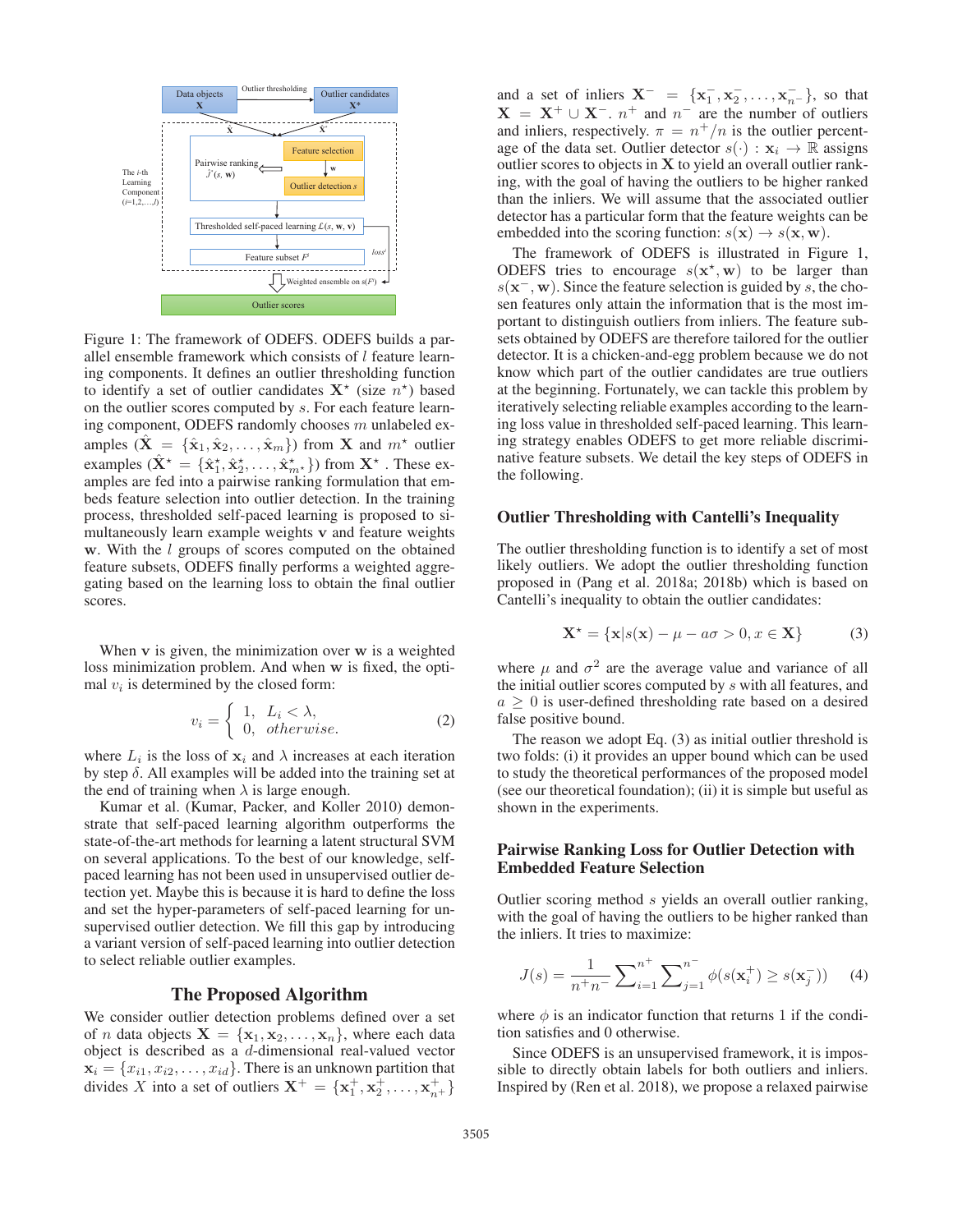ranking:

$$
J'(s) = \frac{1}{n+n} \sum_{i=1}^{n^+} \sum_{j=1}^n \phi(s(\mathbf{x}_i^+) \ge s(\mathbf{x}_j))
$$
  
\n
$$
= \frac{1}{n+n} (\sum_{i=1}^{n^+} \sum_{j=1}^{n^-} \phi(s(\mathbf{x}_i^+) \ge s(\mathbf{x}_j^-)) +
$$
  
\n
$$
\sum_{i=1}^{n^+} \sum_{j=1}^{n^+} \phi(s(\mathbf{x}_i^+) \ge s(\mathbf{x}_j^+)))
$$
  
\n
$$
= (1 - \pi)J(s) + \frac{n^+ + 1}{2n}
$$

here the whole unlabeled object set **X** is used instead of **X**−. The above equation indicates that  $J'(s)$  depends on  $J(s)$ <br>linearly That is maximizing  $J'(s)$  essentially maximizes linearly. That is, maximizing  $J'(s)$  essentially maximizes  $J(s)$ . We therefore consider  $J'(s)$  in the objective function  $J(s)$ . We therefore consider  $J'(s)$  in the objective function rather than  $J(s)$ . To approximate  $X^+$  we use outlier candirather than  $J(s)$ . To approximate  $X^+$ , we use outlier candidates set  $X^*$  in the objective function. Further, as ODEFS is a random sub-sampling based ensemble framework, each feature learning component feeds the randomly chosen examples (i.e.,  $\hat{\mathbf{X}}$  and  $\hat{\mathbf{X}}^*$ ) into the objective function:

$$
\max \hat{J}^{\star}(s) = \frac{1}{m^{\star}m} \sum_{i=1}^{m^{\star}} \sum_{j=1}^{m} \phi(s(\hat{\mathbf{x}}_i^{\star}) \ge s(\hat{\mathbf{x}}_j)) \tag{6}
$$

To put feature selection in the objective function, we embed feature weights  $\mathbf{w} = \{w_i\}_{i=1}^d$  in which  $w_i$  denotes the weight of *i*th feature and add sparsity constraints (i.e. the weight of ith feature and add sparsity constraints (i.e.,  $l_1$ −norm) on them. Since the indicator function  $\phi(\cdot)$  is not continuous, the common treatment is to use convex and continuous surrogate function  $h$  to approximate it. There are several loss functions that can be used here, such as sigmoid loss, hinge loss and logistic loss function. Without loss of generality, here, we focus on the logistic loss, which is defined as:  $h(x) = \frac{1}{1 + exp(-x)}$ . Then we get the new objective function: function:

$$
\min_{\mathbf{w}} \frac{1}{m^{\star}} \sum_{i=1}^{m^{\star}} L_{\mathbf{w}}(\hat{\mathbf{x}}_i^{\star}) + \theta l_1(\mathbf{w}) \tag{7}
$$

where  $L_{\mathbf{w}}(\hat{\mathbf{x}}_i^*) = \frac{1}{m} \sum_{j=1}^m \frac{1}{1 + \exp(s(\hat{\mathbf{x}}_i^*, \mathbf{w}) - s(\hat{\mathbf{x}}_j, \mathbf{w}))}$  is the loss of  $\hat{\mathbf{x}}_i^{\star}, \theta = 10^{-4}$  is a small constant.

# Thresholded Self-paced Learning

Since the scores in the outlier thresholding are calculated using all the features, the outlier candidates may be not reliable. Here we use proposed thresholded self-paced learning to select the most confident examples. We combine (1) into (7) to get the final objective:

$$
\min_{\mathbf{w}, \mathbf{v}} \mathcal{L} = \frac{1}{m^*} \sum_{i=1}^{m^*} (v_i L_{\mathbf{w}}(\hat{\mathbf{x}}_i^*) - \lambda v_i) + \theta l_1(\mathbf{w})
$$
\n
$$
\text{s.t. } v_i \in \{0, 1\}
$$
\n(8)

where  $\mathbf{v} = [v_1, v_2, \dots, v_m \star]$ <br>ples and  $\lambda$  is the age parant  $\vert x \vert$  are weights of training examples, and  $\lambda$  is the age parameter which controls the number of selected examples.

In traditional self-paced learning, there are two hyperparameters: the age parameter  $\lambda$  for controlling the learning pace and step size  $\delta$  for increasing  $\lambda$ .  $\lambda$  increases by a step  $\delta$ every several iterations. All examples should be added to the

training set at the end of training when  $\lambda$  is large enough. But in our problem, not all the outlier candidates are reliable. According to the definition of the loss function, the examples with lower losses value are more likely to be true outliers than the ones with higher losses. Therefore we shall prevent the self-paced learning from selecting examples with high loss values, even at the end of the training.

We propose to constrain  $\lambda$  according to the statistics of losses during the training:

$$
\lambda^{t} = \begin{cases} \mu(L_{\mathbf{w}^{t-1}}) + \sigma(L_{\mathbf{w}^{t-1}}), & t = 1, \\ \max\{\lambda^{t-1}, \mu(L_{\mathbf{w}^{t-1}}) + \sigma(L_{\mathbf{w}^{t-1}})\}, t > 1. \end{cases}
$$
(9)

where  $L_{\mathbf{w}^{t-1}}$  denotes losses for all examples in the  $(t-1)$ th iteration,  $\mu(\cdot)$  and  $\sigma^2(\cdot)$  are average value and variance of losses.

 $\lambda$  now is thresholded by the changing losses of examples  $(i.e., \lambda \leq \max_{t} \mu(L_{\mathbf{w}^t}) + \sigma(L_{\mathbf{w}^t}))$ , while it keeps a nondecreasing trend as the traditional version. Examples with high loss are filtered by this setting. Besides, this setting also ensures that at least half example are fed into the training process according to the Cantelli's inequality.

#### Final Outlier Scoring

Using a single component may produce high detection errors when diverse outliers may have diverse discriminative feature subsets. We therefore further aggregate a set of subsampling based detection results to address this issue.

With the  $l$  groups of sub-samples involved in the training, we obtain a set of  $l$  feature weight vectors  $\{\mathbf w^1, \mathbf w^2, \dots, \mathbf w^l\}$ , and their associated loss  $\{loss^1, loss^2, \ldots, loss^l\}$  as defined in Eq. (8). We follow the literature (Nie, Zhu, and Li 2016; Guo and Zhu 2018) to select the features with weights larger than a given threshold:

$$
F^{j} = \{f_{i}|f_{i} \in F, \frac{w_{i}^{j}}{\max(\mathbf{w}^{j})} > \epsilon\}
$$
 (10)

where  $\epsilon = 0.05$  is a small constant, and max( $\mathbf{w}^j$ ) denotes the maximum value in  $w<sup>j</sup>$ .

After that, we borrow the idea of boosting (Freund and Schapire 1997) to combine the outlier score vectors with associated loss as weights, and define the final outlier score for each data object in the ensemble as follows:

$$
final\_score(\mathbf{x}) = \sum_{i=1}^{l} u^i \tau(s(\mathbf{x}, F^i))
$$
 (11)

where *u<sup>i</sup>* is a normalized weight by  $u^i = \frac{\exp(-loss^i)}{\sum_{j=1}^l \exp(-loss^i)}$ ,  $s(\mathbf{x}, F^i)$  denotes outlier scoring with  $F^i$ , and  $\tau(s(\mathbf{x}, F^i))$ <br> $s(\mathbf{x}, F^i)$  $s(\mathbf{x}, F^i)$  is a vector pormalization function that pormal Σ  $\frac{s(\mathbf{x}, F^i)}{\sum_{j=1}^n s(\mathbf{x}_j, F^i)}$  is a vector normalization function that normalizes the vector into an unit norm to address the heterogeneity of the outlier scores from heterogeneous feature subsets.

#### Optimization and Convergence Analysis

There are two parameters in Eq. (8), **w**, **v**, corresponding to feature learning and reliable examples selection, respectively. Motivated by the literatures (Kumar, Packer, and Koller 2010; Wang et al. 2017; Wang and Ma 2014), we use an alternative search strategy to optimize **v** and **w**.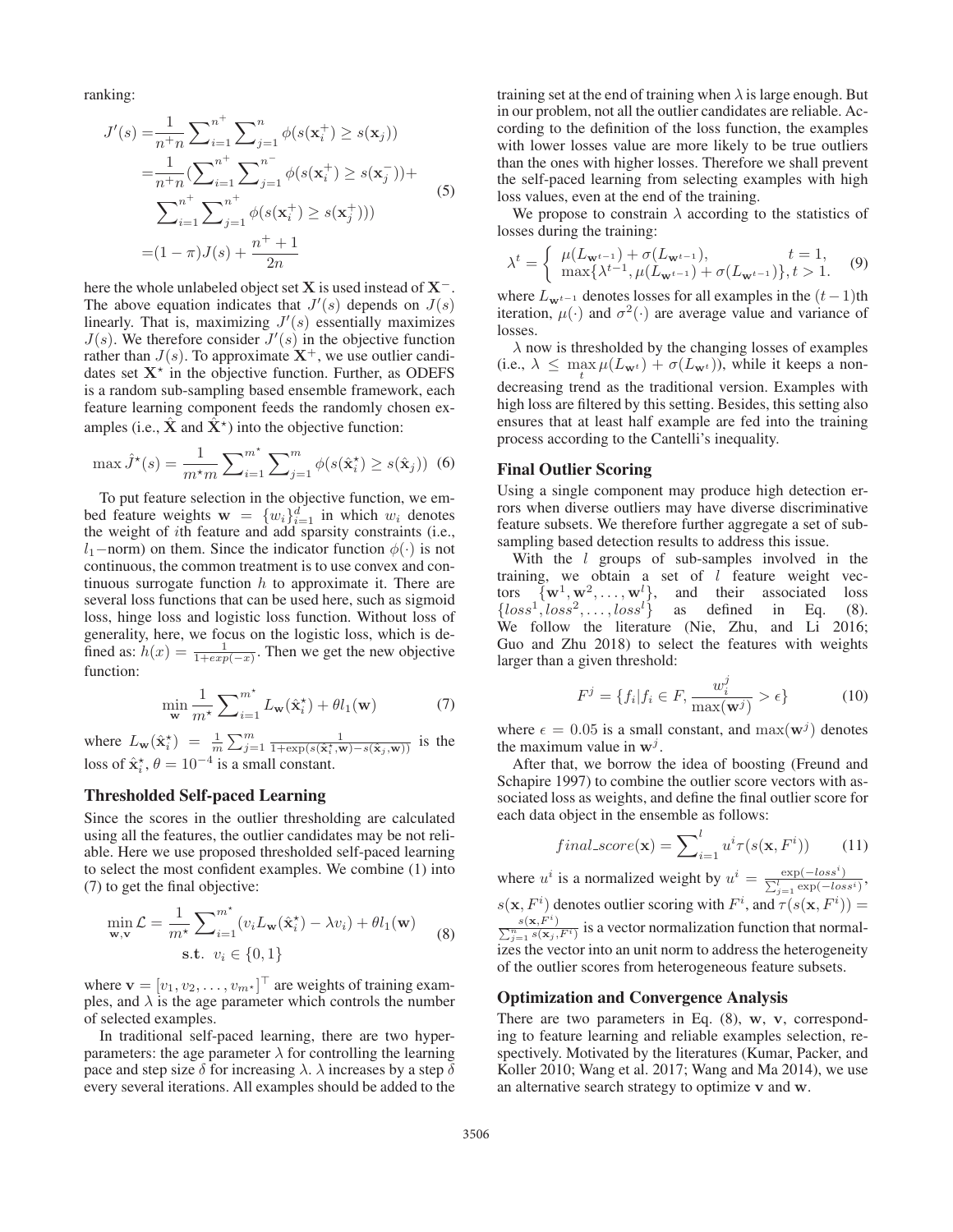Update **v** with **w** fixed With **w** fixed, we first compute  $\lambda$  by Eq. (9). Then the optimal **v** can be easily obtained in closed form:

$$
v_i = \begin{cases} 1, & L_\mathbf{w}(\hat{\mathbf{x}}_i^*) < \lambda, \\ 0, & otherwise. \end{cases}
$$
 (12)

Update **w** with **v** fixed With **v** fixed, Eq. (8) is simplified to

$$
\min_{\mathbf{w}} \frac{1}{m^*} \sum_{i=1}^{m^*} v_i L_{\mathbf{w}}(\hat{\mathbf{x}}_i^*) + \theta l_1(w) \tag{13}
$$

which is consistent with  $l_1$ -norm optimization problem. Thus we can resort to SGD.

Our algorithm requires an initial parameter **w**0. Following the literature (Kumar, Packer, and Koller 2010), we obtained an estimate of  $w^0$  by initially setting  $v_i = 1$  for all outlier examples. Then it goes to the normal 1st iteration.

Convergence analysis In  $t$ −th( $t \ge 1$ ) iteration, we first update  $\lambda$  to get  $\mathcal{L}_1^t$ :

$$
\mathcal{L}_1^t = \frac{1}{m^*} \sum_{i=1}^{m^*} v_i^{t-1} L_{\mathbf{w}^{t-1}}(\hat{\mathbf{x}}_i^*) - \lambda^t v_i^{t-1} + \theta l_1(w^{t-1})
$$
\n(14)

thus  $\mathcal{L}_1^t < \mathcal{L}^{t-1}$  as  $\lambda^t \geq \lambda^{t-1}$ .

Then we update **v** to compute  $\mathcal{L}_2^t$ :

$$
\mathcal{L}_2^t = \frac{1}{m^*} \sum_{i=1}^{m^*} v_i^t L_{\mathbf{w}^{t-1}}(\hat{\mathbf{x}}_i^*) - \lambda^t v_i^t + \theta l_1(w^{t-1}) \tag{15}
$$

we have:

$$
\mathcal{L}_2^t - \mathcal{L}_1^t = \frac{1}{m^*} \sum_{i=1}^{m^*} (v_i^t - v_i^{t-1}) (L_{\mathbf{w}^{t-1}}(\hat{\mathbf{x}}_i^*) - \lambda^t) \tag{16}
$$

According the computation of **v** in Eq. (12): (i) if  $v_i^t = 1$ ,<br>we have  $v_i^t - v_i^{t-1} \ge 0$  and  $L_{\mathbf{w}^{t-1}}(\hat{\mathbf{x}}_i^*) - \lambda^t < 0$ ; (ii) if<br> $v_i^t = 0$ , we have  $v_i^t - v_i^{t-1} \le 0$  and  $L_{\mathbf{w}^{t-1}}(\hat{\mathbf{x}}_i^*) - \lambda^t \ge 0$ .<br>Thu

Lastly, when we update the feature weights **w**, we have a closed form solution. The objective function is guaranteed to decrease, that is  $\mathcal{L}^t < \mathcal{L}_2^t$ . Then we have  $\mathcal{L}^t < \mathcal{L}_2^t \leq \mathcal{L}_1^t \leq$  $\mathcal{L}^{t-1}$ . And  $\mathcal{L} = \frac{1}{m^*} \sum_{i=1}^{m^*} (v_i L_{\mathbf{w}}(\hat{\mathbf{x}}_i^*) - \lambda v_i) + \theta l_1(w) >$ <br>  $-\lambda > -(m x, \mu (l_{i-1}) + \sigma (l_{i-1})) > -2$ , thus the conver- $-\lambda \geq -(\max_t \mu(\mathcal{L}_{\mathbf{w}^t}) + \sigma(\mathcal{L}_{\mathbf{w}^t})) \geq -2$ , thus the conver-<br>gence of the optimization is proved gence of the optimization is proved.

### Time Complexity Analysis

The whole algorithm is summarized in Algorithm 1. In each learning component, the main computation cost involves the alternative optimization process in which optimization of **w** is the most complex part. Therefore we focus on calculating the complexity of optimizing **w**. The pairwise ranking loss function involves a huge number of interactive terms between outlier examples and unlabeled examples. Specifically, the computation complexity of  $l$  learning components can be represented as  $O(lmm^*d)$ . Fortunately, from the pro-<br>posed Theorem 1 in the following section we can see that posed Theorem 1 in the following section, we can see that when the number of outlier examples (i.e.,  $m^*$ ) is fixed, the marginal gain by including more unlabeled examples (i.e., increasing m) is decreasing. Thus we set  $m = 6m^*$  accord-<br>ing to the theoretical analysis and empirical validation. Then ing to the theoretical analysis and empirical validation. Then the total time complexity is  $O(l(m^*)^2d)$ .  $m^*$  is a given parameter, the ansamble size  $l = 2^{n^*}$ . tries to involve at rameter, the ensemble size  $l = 2\lceil \frac{n^*}{m^*} \rceil$  tries to involve at

# Algorithm 1 ODEFS

#### Input: Data objects **X**

**Output:** Outlier scores  $final\_score(\mathbf{x})$  for each  $\mathbf{x}$ 

- 1: Calculate the outlier scores for **X** with  $s(\cdot)$ ;
- 2: Obtain the outlier candidates set by Eq. (3);
- 3: for  $i = 1 \rightarrow l$  do<br>4: Randomly sel
- 4: Randomly select  $m^*$  objects  $\mathbf{X}^*$ ;
- 5: Randomly select m objects from **X**;
- 6: Initialize  $\mathbf{w}^0$  by optimizing Eq. (13) with  $\mathbf{v} = \mathbf{1}$ ;<br>7: **repeat**
- repeat
	- 8: Update  $\lambda$  by Eq. (9);
- 9: Update **v** by Eq. (12);
- 10: Update **w** by optimizing Eq. (13);
- 11: until convergence
- 12: Select the features by Eq. (10);

13: end for

14: return Outlier scores calculated by Eq. (11).

least equal number of outlier candidates into training, so the overall time complexity can also be represented as  $O(dn^{*})$ .<br>Since  $n^{*}$  is linear to n the proposed ODEFS is linear w.r.t. Since  $n^*$  is linear to n, the proposed ODEFS is linear w.r.t. data size and feature size.

# Theoretical Foundation

In this section, we study the theoretical performances of the proposed ODEFS, which provides practical guidance of parameters setting.

**Theorem 1.** Assume that all data objects in  $X$  are i.i.d. samples, with probability at least  $1 - \delta$  we get the upper error bound of ODEFS with:

$$
\hat{J}^* - \mathbb{E}(\hat{J}^*) \le O(\sqrt{\frac{\kappa_m}{m}} + \sqrt{\frac{\kappa_{m^*}}{m^*}})
$$
\n
$$
\frac{a^2}{1 + a^2} \mathbb{E}(J') + \frac{1 - \pi}{2(1 + a^2)} \le \mathbb{E}(\hat{J}^*) \le \mathbb{E}(J')
$$
\n
$$
\hat{J}^* = (\hat{J}^*)^* \quad \text{or} \quad (\hat{J}^*)^* \quad \text{or} \quad (\hat{J}^*)^* \quad \text{or} \quad (\hat{J}^*)^* \quad \text{or} \quad (\hat{J}^*)^* \quad \text{or} \quad (\hat{J}^*)^* \quad \text{or} \quad (\hat{J}^*)^* \quad \text{or} \quad (\hat{J}^*)^* \quad \text{or} \quad (\hat{J}^*)^* \quad \text{or} \quad (\hat{J}^*)^* \quad \text{or} \quad (\hat{J}^*)^* \quad \text{or} \quad (\hat{J}^*)^* \quad \text{or} \quad (\hat{J}^*)^* \quad \text{or} \quad (\hat{J}^*)^* \quad \text{or} \quad (\hat{J}^*)^* \quad \text{or} \quad (\hat{J}^*)^* \quad \text{or} \quad (\hat{J}^*)^* \quad \text{or} \quad (\hat{J}^*)^* \quad \text{or} \quad (\hat{J}^*)^* \quad \text{or} \quad (\hat{J}^*)^* \quad \text{or} \quad (\hat{J}^*)^* \quad \text{or} \quad (\hat{J}^*)^* \quad \text{or} \quad (\hat{J}^*)^* \quad \text{or} \quad (\hat{J}^*)^* \quad \text{or} \quad (\hat{J}^*)^* \quad \text{or} \quad (\hat{J}^*)^* \quad \text{or} \quad (\hat{J}^*)^* \quad \text{or} \quad (\hat{J}^*)^* \quad \text{or} \quad (\hat{J}^*)^* \quad \text{or} \quad (\hat{J}^*)^* \quad \text{or} \quad (\hat{J}^*)^* \quad \text{or} \quad (\hat{J}^*)^* \quad \text{or} \quad (\hat{J}^*)^* \quad \text{or} \quad (\hat{J}^*)^* \quad \text{or} \quad (\hat{J}^*)
$$

where  $\hat{J}^*, \mathbb{E}(\hat{J}^*)$  and  $\mathbb{E}(J')$  are respectively the adopted em-<br>pirical loss, thresholding based expected loss, and ideal expirical loss, thresholding based expected loss, and ideal expected loss, and  $\kappa_{m'}$  is defined as  $\kappa_{m'}$  $= d' \log (dm'/d') +$ <br>ted features  $\log \frac{1}{\delta}$  in which d' is the number of selected features.

**Proof.** To give a detailed proof, we first give a brief introduction of two lemmas that come from the references.

*lemma 1.* The outlier thresholding function  $\varphi(s, \mathbf{x})$  =  $s(\mathbf{x}) - \mu - a\sigma$  has a false positive upper bound of  $\frac{1}{(1+a^2)}$ (Pang et al. 2018b).

The above lemma is a variant of Cantelli's inequality, which implies that the probability that we could wrongly identify indicts as outliers is up to  $\frac{1}{1+a^2}$  when we define the threshold as  $\mu + a\sigma$ .

*lemma 2.* Assume that all data objects in **X** are i.i.d. samples, with probability at least  $1 - \delta$  we have (Ren et al. 2018):

$$
\widehat{\text{BAUC}}(s) - \text{BAUC}(s) \le O(\sqrt{\frac{\kappa_n}{n}} + \sqrt{\frac{\kappa_{n+}}{n^+}}) \tag{18}
$$

where  $\widehat{\text{BAUC}}$  and BAUC are defined as:

$$
\widehat{\text{BAUC}}(s) = \frac{1}{n+n} \sum_{i=1}^{n+} \sum_{j=1}^{n} \phi(s(\mathbf{x}_i^+) \ge s(\mathbf{x}_j)) \tag{19}
$$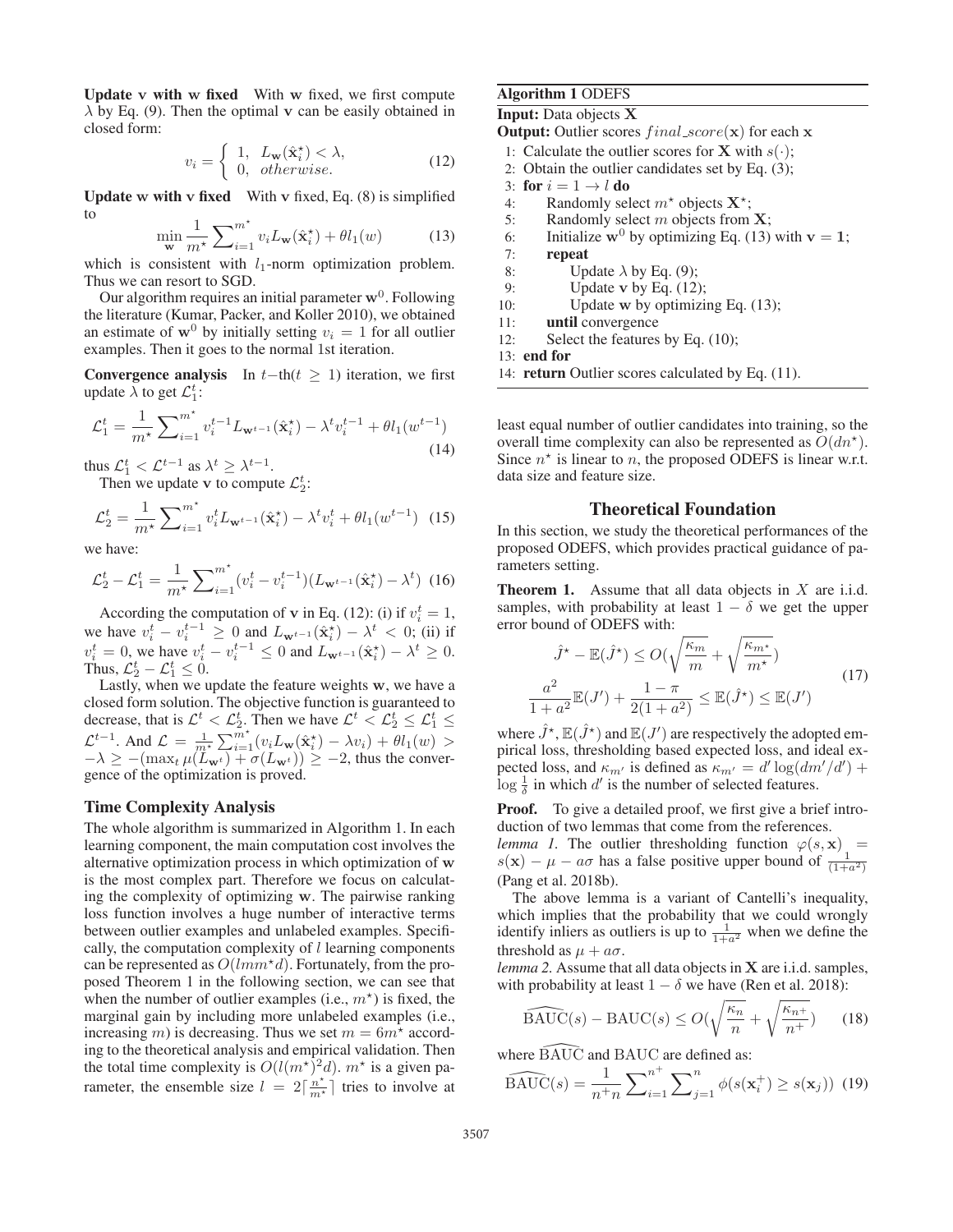$\text{BAUC}(s) = \mathbb{E}_{\mathbf{x}^+ \in D^+} \mathbb{E}_{\mathbf{x} \in D} \phi(s(\mathbf{x}^+) \geq s(\mathbf{x}))$  (20)

here  $D^+$  and D are respectively the distribution of outliers and the whole dataset. And  $\kappa_{n'}$  is defined as

$$
\kappa_{n'} = d' \log(dn'/d') + \log \frac{1}{\delta}
$$

where  $d'$  is the number of selected features.

Based on these two lemmas, we give below that ODEFS can obtain an upper error bound for its learning process as follows.

We can take the expectation of  $\hat{J}^*$  from its definition

$$
\mathbb{E}(\hat{J}^*) = \mathbb{E}(\frac{1}{m^*\,m}\sum_{i=1}^{m^*}\sum_{j=1}^m \phi(s(\hat{\mathbf{x}}_i^*) \ge s(\hat{\mathbf{x}}_j)))
$$
\n
$$
= \frac{1}{m^*\,m}\mathbb{E}(\sum_{i=1}^{m^*}\sum_{j=1}^m \phi(s(\hat{\mathbf{x}}_i^*) \ge s(\hat{\mathbf{x}}_j)))
$$
\n
$$
= \frac{1}{m^*\,m}\left(\sum_{i=1}^{m^*}\sum_{j=1}^m E_{\mathbf{x}^*\in\hat{D}^*}\mathbb{E}_{\mathbf{x}\in\hat{D}}\phi(s(\mathbf{x}^*) \ge s(\mathbf{x}))\right)
$$
\n
$$
= \mathbb{E}_{\mathbf{x}^*\in\hat{D}^*}\mathbb{E}_{\mathbf{x}\in\hat{D}}\phi(s(\mathbf{x}^*) \ge s(\mathbf{x}))
$$
\n(21)

where  $\hat{D}^*$  and  $\hat{D}$  are respectively the distribution of outlier examples and unlabeled examples.

Since the objects in **X** are i.i.d. samples, then the objects in  $\hat{\mathbf{X}}$  and  $\hat{\mathbf{X}}^*$  are also i.i.d. samples. Based on *lemma 1*, we can easily have

$$
\hat{J}^{\star} - \mathbb{E}(\hat{J}^{\star}) \le O(\sqrt{\frac{\kappa_m}{m}} + \sqrt{\frac{\kappa_{m^{\star}}}{m^{\star}}})
$$
(22)

holds with probability at least  $1 - \delta$ .

Then we come to the second inequation in the theorem. As  $\hat{\mathbf{X}}$  and  $\hat{\mathbf{X}}^*$  are respectively randomly sampled from **X** and  $\mathbf{X}^*$ , we have  $\hat{D} = D$  and  $\hat{D}^* = D^*$ . Thus

$$
\mathbb{E}(\hat{J}^*) = \mathbb{E}_{\mathbf{x}^* \in \hat{D}^*} \mathbb{E}_{\mathbf{x} \in \hat{D}} \phi(s(\mathbf{x}^*) \ge s(\mathbf{x})) \n= \mathbb{E}_{\mathbf{x}^* \in D^*} \mathbb{E}_{\mathbf{x} \in D} \phi(s(\mathbf{x}^*) \ge s(\mathbf{x}))
$$
\n(23)

where  $D^*$  and D denote the distributions for outlier candidates and the whole dataset, respectively.

Suppose the outlier candidate set is composed of outlier set  $\mathbf{X}_{+}^{*}$  and inlier set  $\mathbf{X}_{-}^{*}$ , that is,  $\mathbf{X}^{*} = \mathbf{X}_{+}^{*} \cup \mathbf{X}_{-}^{*}$ .  $n_{+}^{*}$  and  $n_{+}^{*}$  are respectively the number of outliers and inliers in  $\mathbf{X}_{-}^{*}$  $n_{-}^{*}$  are respectively the number of outliers and inliers in **X**<sup>\*</sup>.

$$
\mathbb{E}_{\mathbf{x}^* \in D^*} \mathbb{E}_{\mathbf{x} \in D} \phi(s(\mathbf{x}^*) \ge s(\mathbf{x}))
$$
\n
$$
= \mathbb{E}_{\mathbf{x}^* \in D^*_+, \mathbf{x}^* \in D^*_-} \mathbb{E}_{\mathbf{x} \in D} \phi(s(\mathbf{x}^*) \ge s(\mathbf{x}))
$$
\n
$$
= p \mathbb{E}_{\mathbf{x}^* \in D^*_+} \mathbb{E}_{\mathbf{x} \in D} \phi(s(\mathbf{x}^*) \ge s(\mathbf{x})) +
$$
\n
$$
(1-p) \mathbb{E}_{\mathbf{x}^* \in D^*_-} \mathbb{E}_{\mathbf{x} \in D} \phi(s(\mathbf{x}^*) \ge s(\mathbf{x})) +
$$
\n
$$
= p \mathbb{E}_{\mathbf{x}^* \in D^*_+} \mathbb{E}_{\mathbf{x} \in D} \phi(s(\mathbf{x}^*) \ge s(\mathbf{x})) +
$$
\n
$$
(1-p)(1-\pi) \mathbb{E}_{\mathbf{x}^* \in D^*_-} \mathbb{E}_{\mathbf{x}^* \in D^*} \phi(s(\mathbf{x}^*) \ge s(\mathbf{x}^*)) +
$$
\n
$$
(1-p)\pi \mathbb{E}_{\mathbf{x}^* \in D^*_-} \mathbb{E}_{\mathbf{x}^* \in D^+} \phi(s(\mathbf{x}^*) \ge s(\mathbf{x}^*))
$$
\n
$$
(24)
$$

where  $D^+$  and  $D^-$  denote the distributions for the outliers and inliers, respectively.  $D_{+}^{\star}$  and  $D_{-}^{\star}$  denote the distributions for the outliers and inliers in outlier candidates, respectively.  $p = n^*_{+}/n^*$  is the outlier percentage in  $\mathbf{X}^*$ . The term

 $\mathbb{E}_{\mathbf{x}^{\star}_{-} \in D_{-}^{\star}}$  $\frac{1}{\epsilon} \mathbb{E}_{\mathbf{x}^- \in D^-} \phi(s(\mathbf{x}^+)) \geq s(\mathbf{x}^-)$  is a constant, because the probability that a randomly chosen inlier is ranked higher than another randomly chosen inlier should always be  $\frac{1}{2}$ . So we have

$$
\mathbb{E}(\hat{J}^{\star}) = p\mathbb{E}(J') + \frac{(1-p)(1-\pi)}{2} + (1-p)\pi\Delta \quad (25)
$$

where  $\Delta = \mathbb{E}_{\mathbf{x}_{\perp}^{\star}}$  −∈D*-*  $\frac{1}{\Sigma} \mathbb{E}_{\mathbf{x}^+ \in D^+} \phi(s(\mathbf{x}^*) \geq s(\mathbf{x}^+))$ 

It is reasonable to assume: (i)  $\mathbb{E}(J') \geq \frac{1}{2}$ , this is because<br>reprobability that a chosen outlier is ranked higher than a the probability that a chosen outlier is ranked higher than a chosen unlabeled object should be larger than  $\frac{1}{2}$ ; (ii)  $0 \le \Delta < 1$  this is because the probability that a chosen in lier is  $\Delta \leq \frac{1}{2}$ , this is because the probability that a chosen inlier is ranked higher than a chosen outlier should be smaller than ranked higher than a chosen outlier should be smaller than  $\frac{1}{2}$ . Based on *lemma 1*, we have  $a^2/(1 + a^2) \le p \le 1$ . Thus we get: we get:

$$
\mathbb{E}(\hat{J}^*) = \frac{1}{2} + (\mathbb{E}(J') - \frac{1}{2})p - \frac{\pi}{2} + \frac{p\pi}{2} + (1-p)\pi\Delta
$$
  
\n
$$
\geq \frac{1}{2} + (\mathbb{E}(J') - \frac{1}{2}) * a^2/(1+a^2) - \frac{\pi}{2} + \frac{\pi a^2}{2(1+a^2)}
$$
  
\n
$$
= \frac{a^2}{1+a^2} \mathbb{E}(J') + \frac{1-\pi}{2(1+a^2)}
$$
\n(26)

and

$$
\mathbb{E}(\hat{J}^*) \leq p\mathbb{E}(J') + \frac{(1-p)(1-\pi)}{2} + \frac{(1-p)\pi}{2}
$$
  
\n
$$
\leq p\mathbb{E}(J') + \frac{1-p}{2}
$$
  
\n
$$
\leq p\mathbb{E}(J') + (1-p)\mathbb{E}(J')
$$
  
\n
$$
= \mathbb{E}(J')
$$
 (27)

The proof is completed.

This theorem provides the upper bound of the difference between  $\hat{J}^*$  and the ideal expected  $\mathbb{E}(J')$ . It contains three parameters: the thresholding rate a the number of sampled parameters: the thresholding rate  $a$ , the number of sampled outliers  $m^*$  and the number of sampled unlabeled objects m. This leads to the following interesting observations:

(i) On one hand,  $\mathbb{E}(\hat{J}^*)$  gets close to  $\mathbb{E}(J')$  when a in-<br>pases: on the other hand, increasing a will decrease  $n^*$ creases; on the other hand, increasing a will decrease  $n^*$ , thus the number of outlier candidates is limited;

(ii) When  $m^*$  is fixed, the improvement on this bound by increasing  $m$  is quite limited. Thus it is not necessary to set a large value for m.

According to these observations, we therefore set the parameters  $a = 2$  (i.e.,  $\mathbb{E}(\hat{J}^*) > 0.8\mathbb{E}(J')$ ) and  $m = 6m^*$  in our experiments. The experimental results in the following our experiments. The experimental results in the following section have demonstrated the effectiveness of the parameters settings.

#### Experimental Evaluation

# Experiment Setup

Application to Distance-based Outlier Detection There are a number of outlier detectors, where different criterions are used in different algorithms. Here we choose one stateof-the-art distance-based outlier detector LeSiNN (Pang,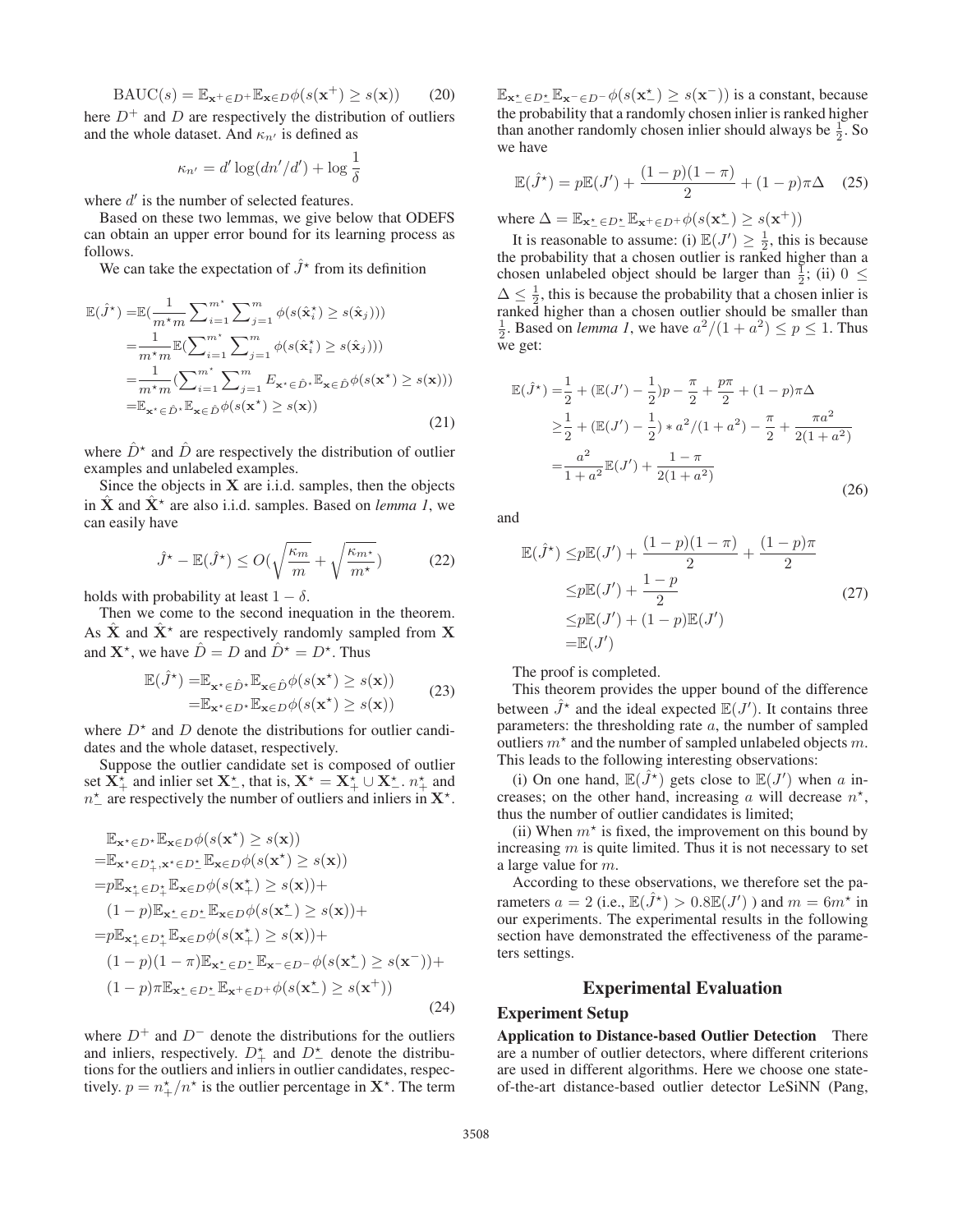Table 1: The details of 12 used datasets, the performance of bare LeSiNN (denoted by AUC, p@k) and ODEFS-enabled LeSiNN (denoted by AUC', p@k'). d' is the average number of features retained by ODEFS-enabled LeSiNN.

| Data                  | n      | d    | <sub>on</sub> | <b>or</b> | domain   | <b>AUC</b> | p@k   | d' | AUC'  | p@k'  |
|-----------------------|--------|------|---------------|-----------|----------|------------|-------|----|-------|-------|
| <b>Advertisements</b> | 3279   | 1555 | 454           | 0.138     | medical  | 0.722      | 0.445 | 48 | 0.906 | 0.674 |
| AID362                | 4279   | 114  | 60            | 0.014     | medical  | 0.662      | 0.017 | 32 | 0.671 | 0.050 |
| aPascal               | 12695  | 64   | 176           | 0.014     | medical  | 0.750      | 0.000 | 14 | 0.889 | 0.000 |
| Bank                  | 41188  | 53   | 4640          | 0.113     | social   | 0.597      | 0.190 | 18 | 0.641 | 0.275 |
| Probe                 | 64759  | 67   | 4166          | 0.064     | security | 0.958      | 0.775 | 10 | 0.965 | 0.879 |
| U2R                   | 60821  | 40   | 228           | 0.004     | security | 0.988      | 0.592 | 9  | 0.991 | 0.618 |
| Arrhythmia            | 452    | 256  | 66            | 0.146     | nature   | 0.781      | 0.500 | 15 | 0.814 | 0.515 |
| Mnist                 | 7603   | 100  | 700           | 0.092     | nature   | 0.854      | 0.407 | 20 | 0.904 | 0.494 |
| <b>Musk</b>           | 3062   | 166  | 97            | 0.032     | nature   | 1.000      | 1.000 | 24 | 1.000 | 1.000 |
| Optdigits             | 5216   | 64   | 150           | 0.029     | nature   | 0.712      | 0.040 | 20 | 0.818 | 0.047 |
| Speech                | 3686   | 400  | 61            | 0.017     | nature   | 0.468      | 0.016 | 58 | 0.482 | 0.049 |
| Census                | 299285 | 503  | 18568         | 0.062     | social   | 0.602      | 0.054 | 60 | 0.701 | 0.075 |

Kai, and Albrecht 2016) as representative to motivate our model. It is worthy mentioning that we also get similar results on another tree-based outlier detector iForest (Liu, Ting, and Zhou 2012).

Given a dataset **X** of vector-valued objects, LeSiNN analyzes **X** to construct a set of random subsets. The outlier score of an object **x** is assigned as the average value of its nearest distances to the subsets.

$$
s(\mathbf{x}) = \frac{1}{c} \sum_{i=1}^{c} n n \cdot dist_i(\mathbf{x})
$$
 (28)

where c is the number of subsets and  $nn\_dist_i(\mathbf{x})$  returns the nearest neighbor distance of **x** to the ith subset.

In particular, the weight of each feature in the distance calculation is 1 (constant). It is easy to embed the feature weight into the distance calculation. Take Squared Euclidean Distance as an example, the weighted distance is:  $dist(\mathbf{x}_i, \mathbf{x}_j, \mathbf{w}) = \sum_{k=1}^d w_k * (x_{ik} - x_{jk})^2$ . Thus, we can get the weighted version of LeSiNN by substituting this formulation into Eq. (28).

Datasets As shown in Table 1, 12 real-world datasets are used, which cover diverse domains, i.e., medical, social, security and nature<sup>1</sup>. They are described with four data factors, i.e., n - the number of objects, d - the number of features, on - the number of outliers and or - the outlier percentage. Some datasets like AD, AID362, Probe, and U2R contain semantically real outliers. For the other datasets, we follow the literature (Pang et al. 2018b; Paulheim and Meusel 2015) to treat rare classes as outliers and the largest class as the normal class.

Parameters setting ODEFS and its competitors are implemented in Python 3.4. All the experiments are executed at a PC in a 3.6GHz CPU with 16GB memory. In our experiments, ODEFS uses  $m^* = 32$  for small datasets (i.e.,  $n \le 10^4$ ) and  $m^* = 64$  for large datasets (i.e.  $n > 10^4$ )  $n \leq 10^4$  and  $m^* = 64$  for large datasets (i.e.,  $n > 10^4$ ).<br>Other parameters setting i.e.  $a - 2$ ,  $m - 6m^* l - 2l^* l^*$ . Other parameters setting, i.e.,  $a = 2$ ,  $m = 6m^*$ ,  $l = 2\lceil \frac{n^*}{m^*} \rceil$ ,

has been explained in the above sections. The parameters of LeSiNN are set as the recommended settings.

Evaluation Methods Following the literature (Campos et al. 2016; Cheng, Wang, and Ma 2019), we evaluate the outlier detection performance by AUC and p@k. Their values range from 0 to 1 and higher value indicates better feature subset. The Wilcoxon signed rank test is used to examine the significance of the performance of ODEFS against its competitors. We repeat each experiment 20 times and average the results to get a convincing evaluation.

## Empirical Validation of Theorem 1

Experimental setting This section conducts empirical experiments to study how the number of unlabeled examples affects AUC. We follow the literature (Zimek, Schubert, and Kriegel 2012) to create a 100-dimensional synthetic dataset of size 10000 with 20 relevant features. Inliers are from a Gaussian distribution  $\mathcal{N}(1, 0.2)$ , while outliers are from another Gaussian distribution  $\mathcal{N}(1.2, 0.2)$  in relevant features, and the other features are from a same Gaussian distribution  $\mathcal{N}(1, 0.2)$  and used as noisy features. The number of outlier examples is fixed as  $m^* = 32$ . We gradually increase the number of unlabeled examples from  $m = m^*$  to  $m = 12m^*$ number of unlabeled examples from  $m = m^*$  to  $m = 12m^*$ <br>by a step  $m^*$ by a step  $m^*$ .



Figure 2: The trends of AUC and runtime regarding different sizes of the unlabeled examples. After  $m/m^*$  is larger than 6, AUC stays stable.

<sup>&</sup>lt;sup>1</sup>They are available at http://archive.ics.uci.edu/ml/index.php, http://odds.cs.stonybrook.edu/, http://vision.cs.uiuc.edu/attributes/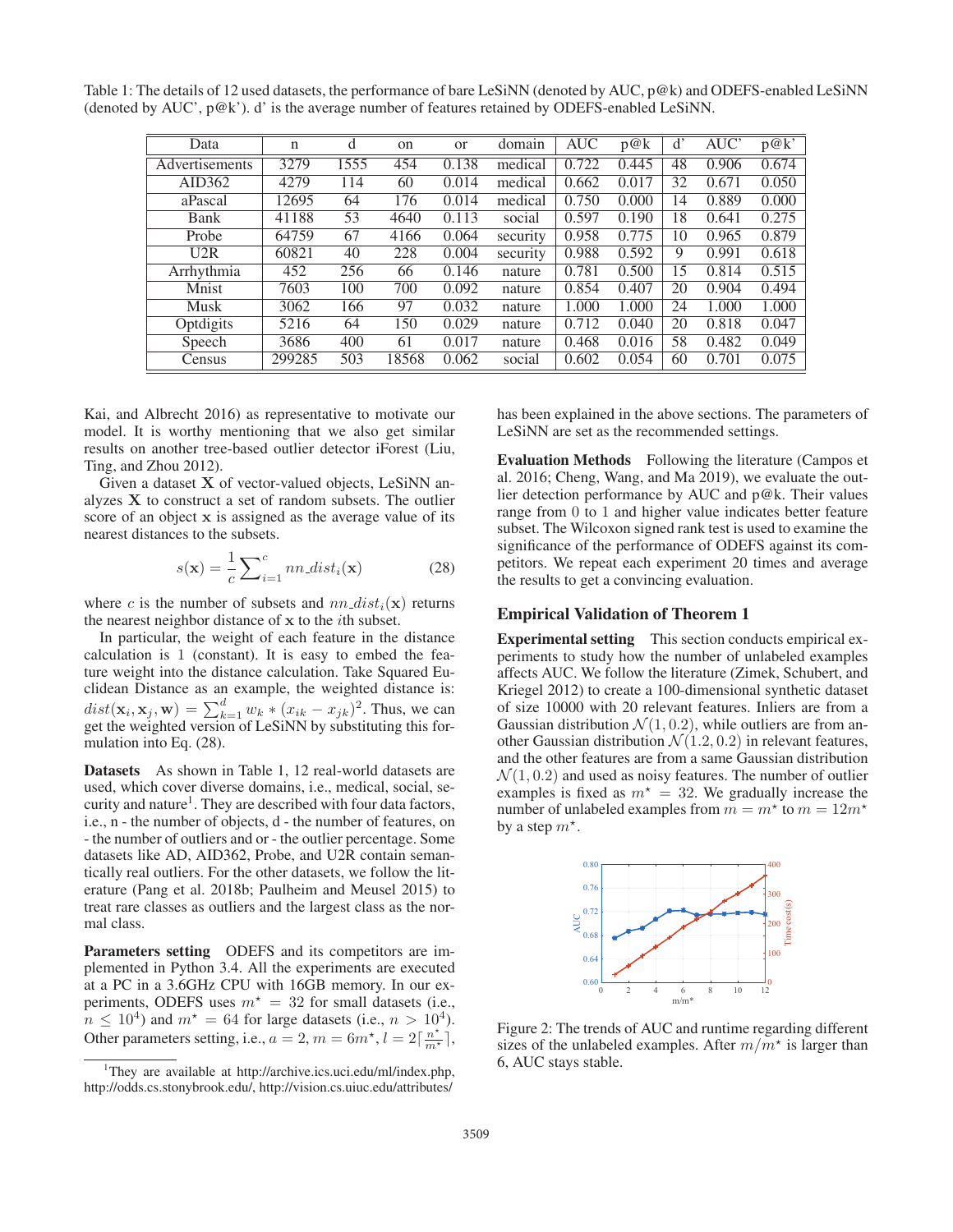Table 2: The performance of ODEFS and its competitors. The best results are in bold. AVG is the averaged performance of a method over all datasets. p-value of Wilcoxon signed rank test is reported in the bottom.

|                | <b>AUC</b> |              |       |              |        |              | p@k    |       |              |              |        |              |  |
|----------------|------------|--------------|-------|--------------|--------|--------------|--------|-------|--------------|--------------|--------|--------------|--|
| Data           | RandFS     | <b>DisFS</b> | RegFS | <b>CINFO</b> | ODEFS* | <b>ODEFS</b> | RandFS | DisFS | <b>RegFS</b> | <b>CINFO</b> | ODEFS* | <b>ODEFS</b> |  |
| Advertisements | 0.735      | 0.742        | 0.747 | 0.856        | 0.832  | 0.906        | 0.511  | 0.522 | 0.535        | 0.604        | 0.588  | 0.674        |  |
| AID362         | 0.654      | 0.648        | 0.652 | 0.663        | 0.649  | 0.671        | 0.017  | 0.017 | 0.017        | 0.033        | 0.017  | 0.050        |  |
| aPascal        | 0.742      | 0.736        | 0.752 | 0.834        | 0.835  | 0.889        | 0.000  | 0.000 | 0.000        | 0.000        | 0.000  | 0.000        |  |
| Bank           | 0.592      | 0.604        | 0.605 | 0.607        | 0.601  | 0.641        | 0.189  | 0.192 | 0.202        | 0.228        | 0.247  | 0.275        |  |
| Probe          | 0.960      | 0.951        | 0.958 | 0.958        | 0.965  | 0.965        | 0.774  | 0.776 | 0.768        | 0.773        | 0.776  | 0.879        |  |
| U2R            | 0.995      | 0.972        | 0.975 | 0.989        | 0.992  | 0.991        | 0.627  | 0.592 | 0.592        | 0.610        | 0.605  | 0.618        |  |
| Arrhythmia     | 0.792      | 0.765        | 0.732 | 0.796        | 0.801  | 0.814        | 0.500  | 0.470 | 0.439        | 0.455        | 0.470  | 0.515        |  |
| Mnist          | 0.865      | 0.865        | 0.842 | 0.875        | 0.882  | 0.904        | 0.416  | 0.419 | 0.409        | 0.427        | 0.446  | 0.494        |  |
| Musk           | 1.000      | 1.000        | 1.000 | 1.000        | 1.000  | 1.000        | 1.000  | 1.000 | 1.000        | 1.000        | 1.000  | 1.000        |  |
| Optdigits      | 0.722      | 0.721        | 0.731 | 0.681        | 0.712  | 0.818        | 0.047  | 0.047 | 0.033        | 0.027        | 0.033  | 0.047        |  |
| Speech         | 0.472      | 0.465        | 0.481 | 0.485        | 0.480  | 0.482        | 0.033  | 0.033 | 0.033        | 0.049        | 0.033  | 0.049        |  |
| Census         | 0.638      | 0.642        | 0.635 | 0.642        | 0.651  | 0.701        | 0.059  | 0.059 | 0.061        | 0.067        | 0.068  | 0.075        |  |
| Average        | 0.764      | 0.759        | 0.759 | 0.782        | 0.783  | 0.815        | 0.348  | 0.344 | 0.341        | 0.356        | 0.357  | 0.390        |  |
| p-value        | 0.004      | 0.003        | 0.003 | 0.006        | 0.007  |              | 0.011  | 0.008 | 0.005        | 0.008        | 0.005  |              |  |

Results According to the experimental results shown in Figure 2, it is observed that: It indicates that when the number of unlabeled examples is more than 6 times of the number of outlier examples, the improvement on AUC becomes quite minor. In the meanwhile, the runtime grows linearly w.r.t the size of the examples. This observation is consistent with our analysis in Theorem 1. It essentially suggests that it is not necessary to include all the unlabeled examples in the training process when the unlabeled data points are substantially more than the outlier examples.

## Improvement to The Bare Method

Experimental Setting We compare the ODEFS-enabled LeSiNN with its bare version to evaluate whether ODEFS can remove noisy features and improve the performance.

Results Table 1 shows the feature reduction and detection performance of ODEFS-enabled LeSiNN, compared to LeSiNN performing in the original feature space. ODEFSenabled LeSiNN works with only 5% (e.g., on Advertisements) to less than 50% (e.g., on Optdigits) of the original features, while its performance is substantially better than, or roughly the same as, its bare version. ODEFS enables LeSiNN to gain more than 7% and 16% improvement on average in terms of AUC and p@k, respectively. Our significance test shows that ODEFS enables LeSiNN to achieve significantly better performance at the 95% confidence level.

ODEFS embeds feature learning into outlier scoring by a joint framework, which enables ODEFS to safely remove noisy features in these datasets. As a result, ODEFSenabled LeSiNN works on much cleaner datasets and thus can achieve significant performance improvement.

### Comparing to State-of-the-art Methods

Experimental Settings Four state-of-the-art methods are used as competitors, they are: RandFS (Lazarevic and Kumar 2005), RegFS (Paulheim and Meusel 2015), DisFS (Dang et al. 2014), and CINFO (Pang et al. 2018a) from four different but relevant researches. Besides, one variant

of ODEFS (named ODEFS∗) is also evaluated to show the contribution of self-paced learning.

- RandFS: RandFS is a random subspace-based method in which the features are randomly selected;
- RegFS: RegFS is a relevance analysis based method which returns a feature relevance ranking and selects the top-ranked features;
- DisFS: DisFS is chosen as a representative subspacebased algorithm that uncovers outliers in subspaces of reduced dimensionality in which they are well discriminated from regular objects;
- CINFO: CINFO is a representative of feature-selection method that performs lasso-based sparse regression by treating the outlier scores as the targets to obtain feature subsets. It iteratively refines their performance by sequential ensemble;
- ODEFS<sup>\*</sup>: ODEFS<sup>\*</sup> is a variant of ODEFS in which selfpaced learning is removed. It feeds all the outlier examples into the training process.

Results Table 2 shows the performance of LeSiNN with each method over all datasets. According to the experimental results, ODEFS gets the best performance on ten and eleven of twelve datasets in terms of AUC and p@k respectively, while the performance on the other ones is close to the best. ODEFS averagely performs better than four competitors RandFS, RegFS, DisFS, CINFO and ODEFS<sup>∗</sup> by 4% <sup>−</sup> 7% in term of AUC. And in term of p@k, the average improvements are  $9\% - 15\%$ . The small p-values show that the improvement is significant at a high confidence level  $(i.e., 95\%).$ 

Different from RandFS, RegFS and DisFS that ignore the outlier scoring methods when they perform feature selection, ODEFS couples these two tasks in a joint formulation. This enables ODEFS to substantially reduce its detection errors and obtain significant AUC improvement, especially in noisy datasets like Advertisements, aPascal, and Census, which likely contain a large proportion of noisy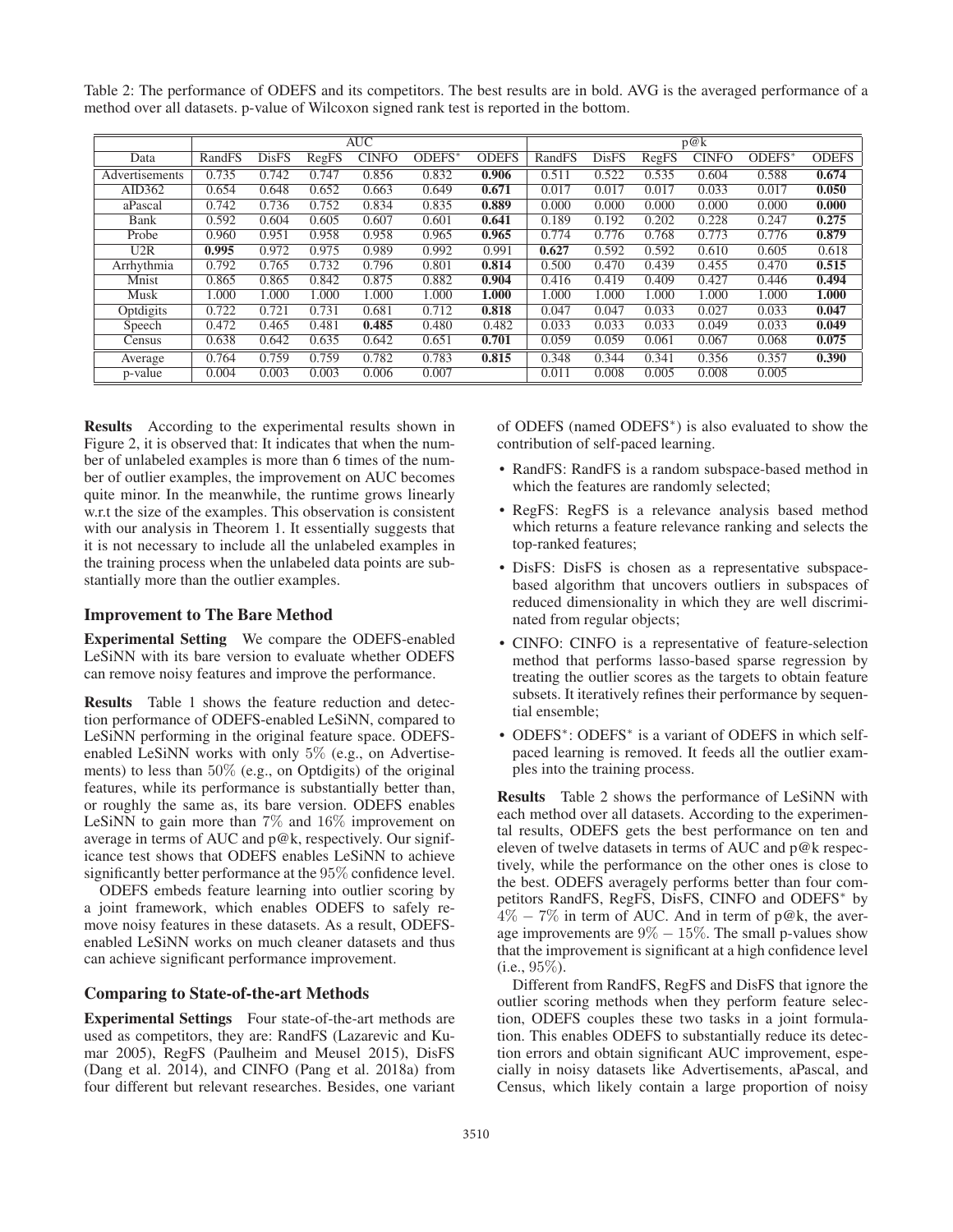features. Since there is no thresholded self-paced learning in ODEFS∗, the quality of the training set may be reduced, leading to worse detection performance.

ODEFS and CINFO are two different feature selection based methods. CINFO iteratively performs lasso-based sparse regression by treating the outlier scores as the target and the original features as the predictors on the outlier candidates to obtain a few feature subsets. The outlier scoring method and lasso-based feature selection are still in a sequential order. And it adopts all the outlier candidates which may contain inliers, leading to a poor feature learning performance. In contrast, ODEFS works in a unified framework, which embeds feature selection into outlier scoring method. Besides, thresholded self-paced learning is proposed to improve the quality of the training set. Thus ODEFS has better performance than CINFO.

# Capability of Handling Noisy Features

Experimental settings We create a few 100-dimensional synthetic datasets with different percentages of relevant features (or noisy features). Inliers are from a Gaussian distribution  $\mathcal{N}(1, 0.2)$ , while outliers are from another Gaussian distribution  $\mathcal{N}(1.2, 0.2)$  in relevant features, and the other features are from a same Gaussian distribution  $\mathcal{N}(1, 0.2)$ and used as noisy features.



Figure 3: Detection performance on datasets with different levels of relevant features. ODEFS persistently performs better than its competitors. All the methods obtain AUC of nearly one with more than 35% relevant features.

Results The performance on the synthetic datasets is shown in Figure 3. ODEFS-enabled LeSiNN performs consistently better than five other versions in a wide range of noise levels. The better performance of the ODEFS-enabled LeSiNN over the competitors shows its stronger capability of handling noisy features.

#### **Scalability**

Experimental settings We follow the literature (Pang et al. 2018a) to generate datasets by varying the feature size w.r.t. to a fixed data size (i.e., 1000), as well as varying the data size while fixing the feature size (i.e., 100), respectively.

Results The runtime of the six versions of LeSiNN is shown in Figure 4. ODEFS has time complexity linear w.r.t.



Figure 4: Scalability test w.r.t. data size and feature size on ODEFS and its competitors.

both data size and feature size, which justifies our complexity analysis. In the left sub-figure, ODEFS is comparably fast to RegFS, CINFO and DisFS. These four methods are slower than RandFS and the bare LeSiNN, since they incorporate more sophisticated components to enhance the performance of LeSiNN. In the right sub-figure, RegFS is the slowest one since it has quadratic complexity while the other methods have linear time complexity. The runtime of subspace-based method DisFS grows very fast because the subspace searching is often costly in high-dimensional data.

### **Conclusion**

In this paper, we propose an outlier detection ensemble framework, called ODEFS, which directly embeds feature selection into outlier detection. We propose thresholded selfpaced learning to improve the reliability of the training set and design an alternative algorithm to address the optimization problem. Experimental results on various datasets demonstrate the effectiveness of ODEFS.

# Acknowledgments

This work was supported by the National Key Research and Development Program of China (Grant No.2016YFB1000101), the National Natural Science Foundation of China (Grant No.61379052, No.61872371 and No.61872377), the Science Foundation of Ministry of Education of China (Grant No.2018A02002), the Natural Science Foundation for Distinguished Young Scholars of Hunan Province (Grant No.14JJ1026).

## References

Aggarwal, C. C., and Philip, S. Y. 2005. An effective and efficient algorithm for high-dimensional outlier detection. *The VLDB journal* 14(2):211–221.

Campos, G. O.; Zimek, A.; Sander, J.; Campello, R. J.; Micenková, B.; Schubert, E.; Assent, I.; and Houle, M. E. 2016. On the evaluation of unsupervised outlier detection: measures, datasets, and an empirical study. *Data Mining and Knowledge Discovery* 30(4):891–927.

Cheng, L.; Wang, Y.; and Ma, X. 2019. A neural probabilistic outlier detection method for categorical data. *Neurocomputing*.

Dang, X. H.; Assent, I.; Ng, R. T.; Zimek, A.; and Schubert, E. 2014. Discriminative features for identifying and interpreting outliers. In *ICDE*, 88–99. IEEE.